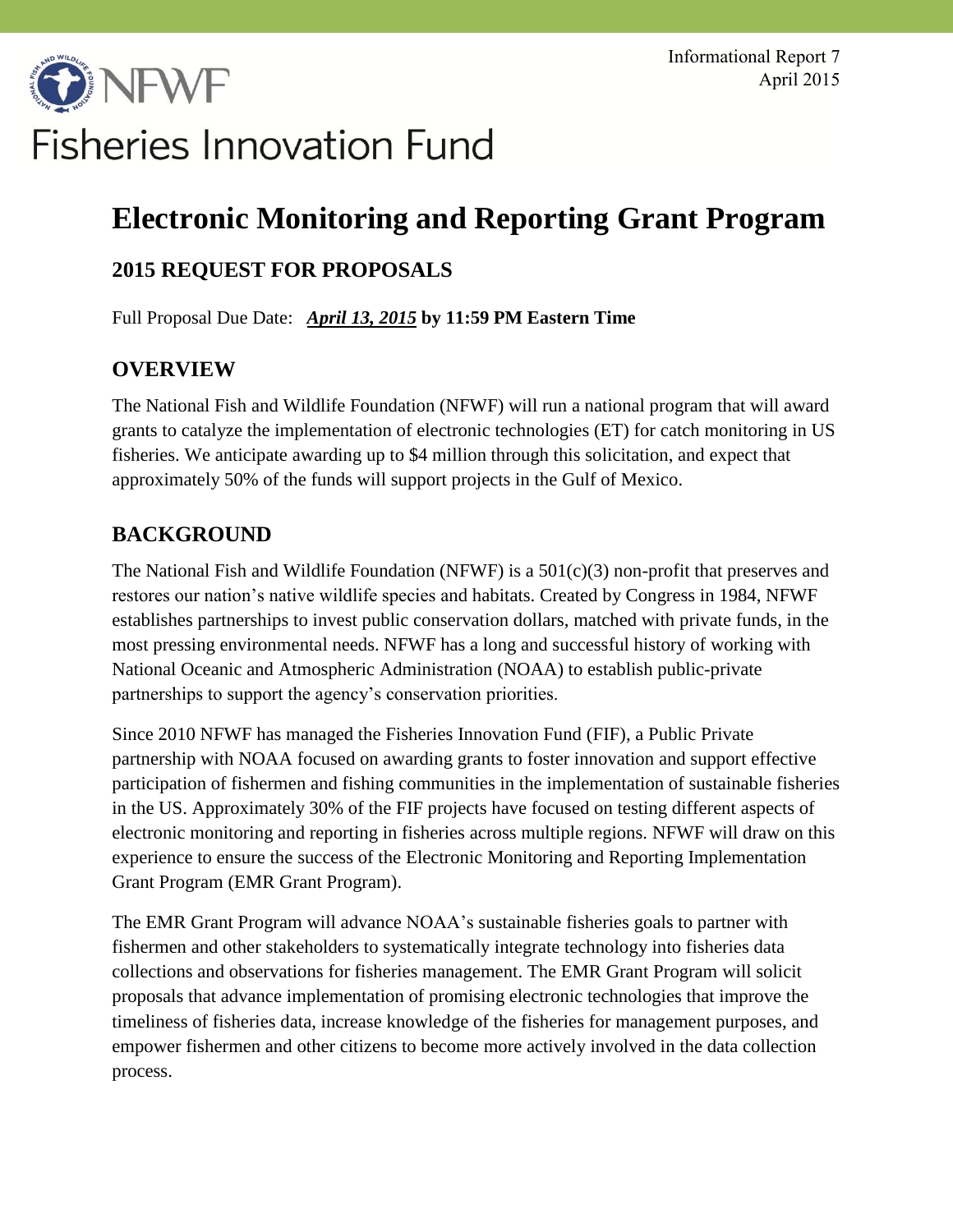In FY15 the focus will be supporting the implementation of a voluntary cost-shared electronic monitoring and reporting programs that support fisheries conservation and management, including but not limited to, the for-hire recreational fishery in the Gulf of Mexico, pursuant to Public Law 113-235, Consolidated and Further Continuing Appropriations Act, 2015.

## **PROGRAM PRIORITIES**

The EMR Grant Program will consider applications from all US fisheries, including but not limited to commercial and recreational fisheries that catalyze the adoption of electronic monitoring and reporting consistent with NOAA Fisheries Regional Electronic Technology Plans or data collection programs identified by Regional Fishery Management Councils.

NOAA and the Fishery Management Councils created the [Regional Electronic Technology Plans](http://www.fisheries.noaa.gov/op/outreach/EM%20and%20R%20roll%20out%20Feb%202015.html) to provide a schedule of where and how to adopt appropriate electronic technologies, if any, for all fishery management plans. Click below to read individual regional plans:

- **[Greater Atlantic](http://www.greateratlantic.fisheries.noaa.gov/mediacenter/2015/february/garfonefscregionaletplan013015.pdf)**
- **[Atlantic Highly Migratory Species](http://www.nmfs.noaa.gov/sfa/hms/compliance/hms_electronic_technologies_plan_013115.pdf)**
- **[South Atlantic, Gulf of Mexico, and Caribbean](http://sero.nmfs.noaa.gov/sustainable_fisheries/documents/pdfs/em_er_implementation_plan_southeast.pdf)**
- **[West Coast](http://www.westcoast.fisheries.noaa.gov/publications/fishery_management/electronic_monitoring/etplan.pdf)**
- **[Alaska](http://www.alaskafisheries.noaa.gov/sustainablefisheries/em/akremerimplementationplan.pdf)**
- **[Pacific Islands](http://www.fpir.noaa.gov/SFD/pdfs/2015_PIR_Electronic_Reporting_Monitoring_Plan.pdf)**

Proposals that are likely to be competitive under the ERM grant program will:

- Advance cost effective implementation of priorities identified in the Regional Electronic Technology Plans;
- Improve reporting and monitoring of fisheries including, but not limited to, assisting commercial and recreational fisheries with acquiring and deploying appropriate electronic technologies needed to advance at scale implementation of the regional electronic technology implementation plans;
- Build on successful pilot project(s), or on other EMR implementation projects that have demonstrated that the approaches being proposed will increase the quality of the fisheries data and the speed of the data entering the management process;
- Improve capacity to ensure that electronic data being reported from the field is communicated and processed efficiently; meets appropriate standards for chain of custody, confidentiality, and archiving; and complies with rigorous standards needed for inclusion in stock assessments, catch accounting and management (and provide at a minimum, trip level catch or discards at least by species and number);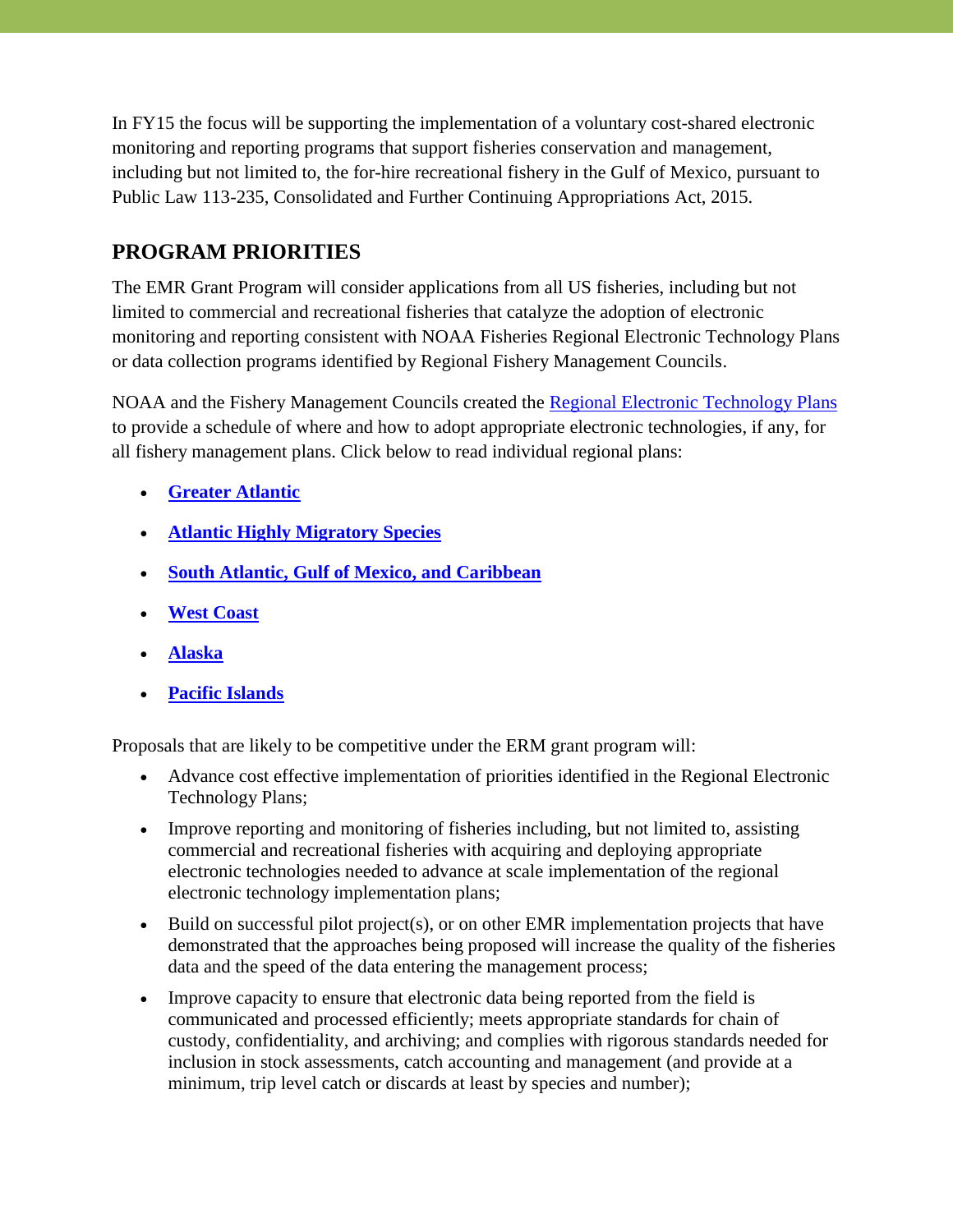Coordinate closely on data management with the National Marine Fisheries Service.

## **ELIGIBILITY**

#### **Eligible Entities**

 $\checkmark$  Eligible applicants include non-profit 501(c) organizations, state and federal government agencies, local governments, municipal governments, Indian tribes, educational institutions, businesses, unincorporated individuals, international organizations.

#### **Ineligible Uses of Grant Funds**

- NFWF funds and matching contributions may not be used to support political advocacy, fundraising, lobbying, litigation, terrorist activities or Foreign Corrupt Practices Act violations.
- NFWF funds may not be used to support ongoing efforts to comply with legal requirements, including permit conditions, mitigation and settlement agreements. However, grant funds may be used to support projects that enhance or improve upon existing baseline compliance efforts.

## **FUNDING AVAILABILITY**

The 2015 EMR Grant Program will award up to \$4 million in grants, and expect that approximately 50% of the funds will support projects in the Gulf of Mexico. The majority of awards under this program will fall in the range of \$200,000 to \$500,000, although upper or lower limits to award size are not specified. Matching contributions (both cash and in-kind) are preferred but not required. However, applicants are encouraged to seek out matching funds because these grant proposals may be more competitive. Applicants will be prompted to include information on other sources of funding for the project in the application section entitled "Matching Contributions." Project periods may run for up to two years.

## **EVALUATION CRITERIA**

All proposals will be screened for relevance, accuracy, completeness and compliance with NFWF and funding source policies. Proposals will then be evaluated based on the extent to which they advance the priorities of this RFP and meet the following criteria.

**Technical Merit**– Project is technically sound and feasible, and the proposal sets forth a clear, logical and achievable work plan and timeline. Project engages appropriate technical experts throughout project planning, design and implementation to ensure activities are technicallysound and feasible. Project provides timely data in a format useable for fishery management.

**Budget** – Costs are allowable, reasonable and budgeted in accordance with NFWF's [Detailed](http://www.nfwf.org/whatwedo/grants/applicants/Documents/detailed-budget-instructions.pdf)  [Budget Instructions](http://www.nfwf.org/whatwedo/grants/applicants/Documents/detailed-budget-instructions.pdf) cost categories. Federally-funded projects must be in compliance with OMB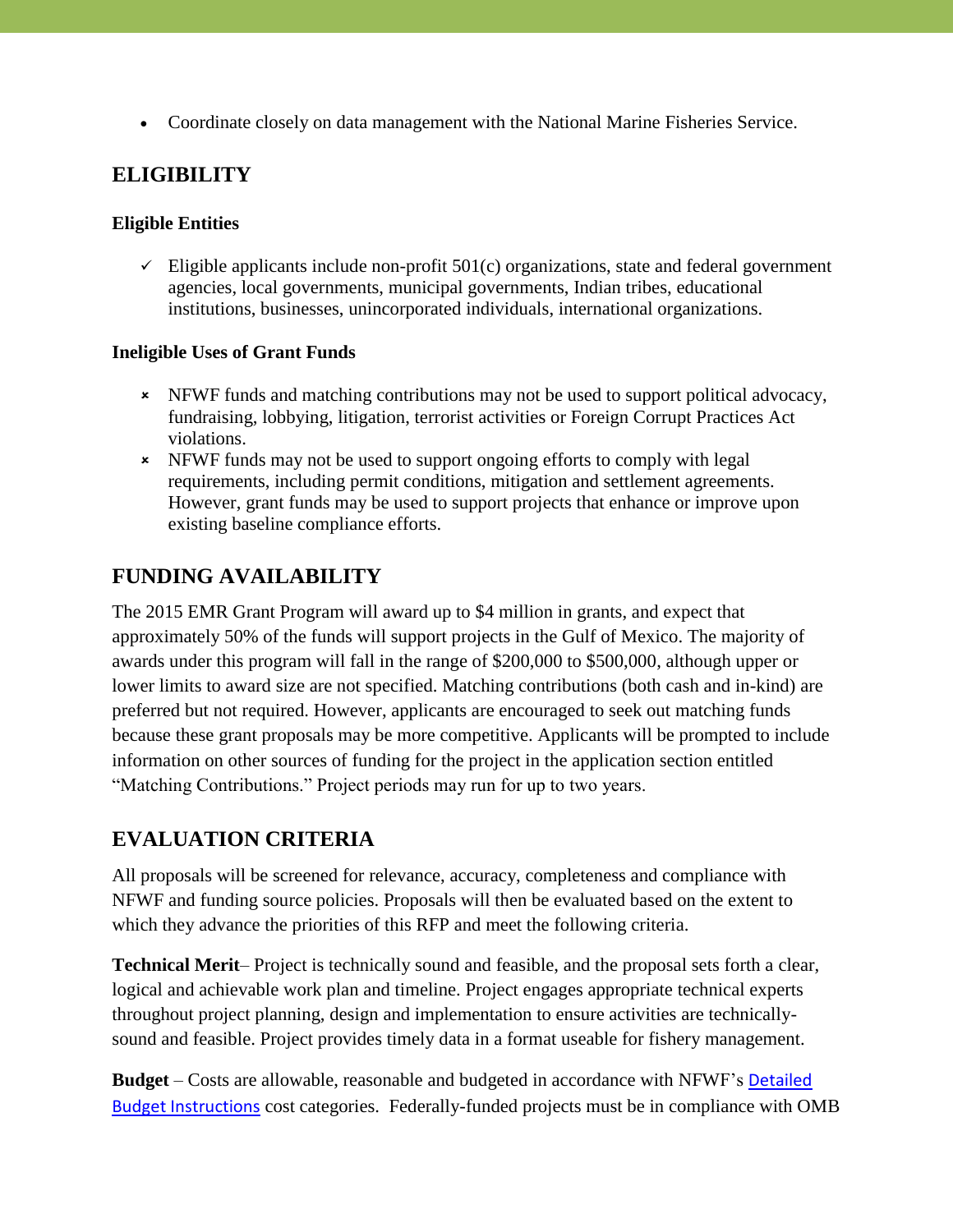Uniform Guidance as applicable ([http://www.ecfr.gov/cgi-bin/text](http://www.ecfr.gov/cgi-bin/text-idx?SID=704835d27377ef5213a51c149de40cab&node=2:1.1.2.2.1&rgn=div5)[idx?SID=704835d27377ef5213a51c149de40cab&node=2:1.1.2.2.1&rgn=div5\)](http://www.ecfr.gov/cgi-bin/text-idx?SID=704835d27377ef5213a51c149de40cab&node=2:1.1.2.2.1&rgn=div5).

**Partnership** – An appropriate partnership exists to implement the project and the project is supported by a strong local partnership that leverages additional funds and will sustain it after the life of the grant.

**Funding Need** – Project establishes a clear need for the funds being requested, and demonstrates that activities would not move forward absent funding.

**Monitoring** – Project includes a plan for monitoring progress during and after the proposed project period to track project success and adaptively address new challenges and opportunities as they arise.

### **TIMELINE**

Dates of activities are subject to change. Please check the Program page of the NFWF website for the most current dates and information [\(http://www.nfwf.org/fisheriesfund\)](http://www.nfwf.org/fisheriesfund).

- 
- Awards Announced *June 1, 2015*

Full Proposal Due Date *April 13, 2015, 11:59 PM, Eastern*

## **HOW TO APPLY**

All application materials must be submitted online through National Fish and Wildlife Foundation's Easygrants system.

1. Go to [www.nfwf.org/easygrants](http://www.nfwf.org/easygrants) to register in our Easygrants online system. New users to the system will be prompted to register before starting the application (if you already are a registered user, use your existing login). Enter your applicant information.

2. Once on your homepage, click the "Apply for Funding" button and select this RFP's "Funding Opportunity" from the list of options.

3. Follow the instructions in Easygrants to complete your application. Once an application has been started, it may be saved and returned to at a later time for completion and submission.

## **APPLICATION ASSISTANCE**

A Tip Sheet is available for quick reference while you are working through your application. This document can be downloaded [here.](http://www.nfwf.org/fisheriesfund/Documents/tipsheet_2015emr_rfp.pdf) Additional information to support the application process can be accessed on the NFWF website's "Applicant Information" page [\(http://www.nfwf.org/whatwedo/grants/applicants/Pages/home.aspx\)](http://www.nfwf.org/whatwedo/grants/applicants/Pages/home.aspx).

For more information or questions about this RFP, please contact: